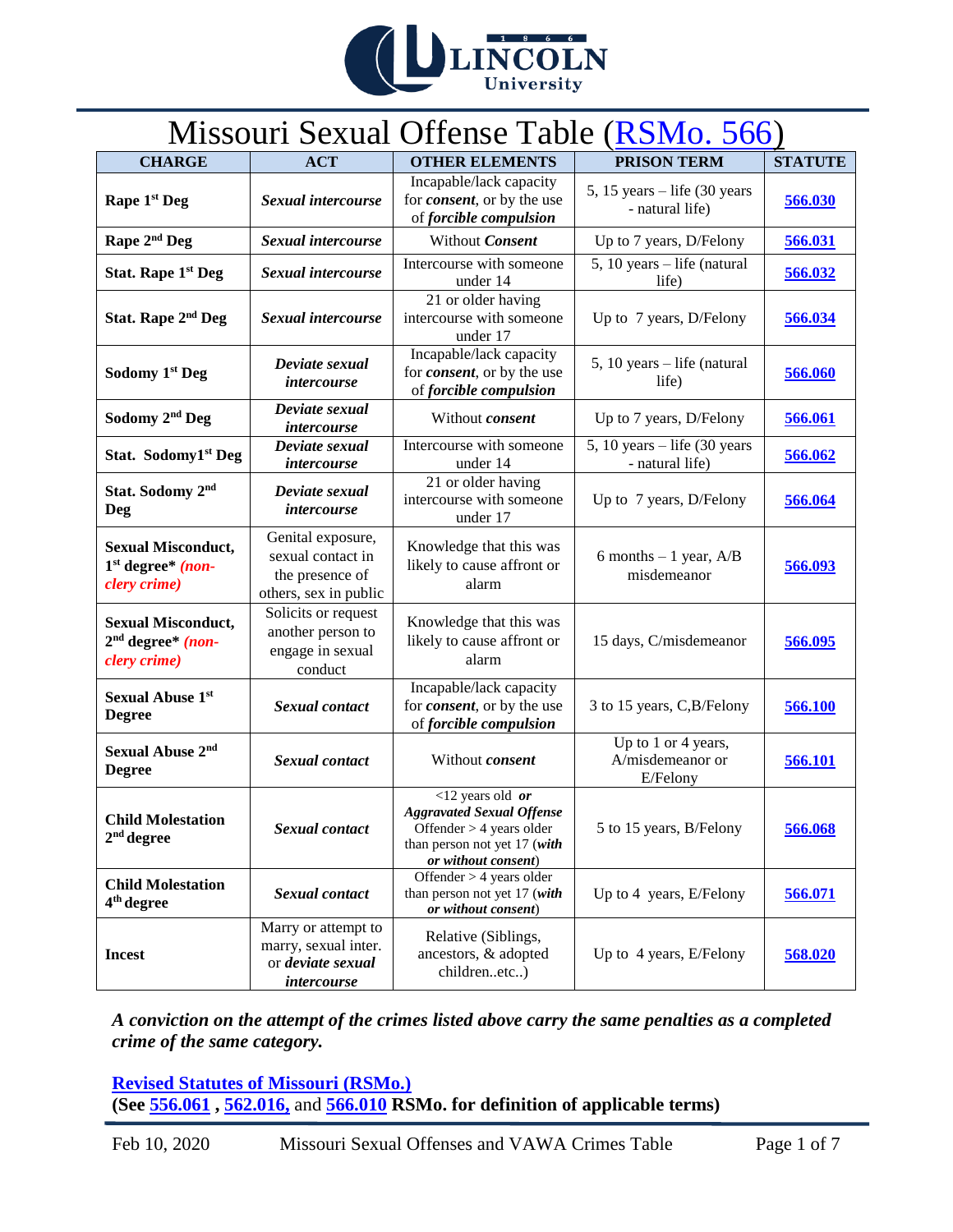

# Missouri VAWA Related Offenses [\(RSMo. 565\)](https://revisor.mo.gov/main/OneChapter.aspx?chapter=565)

| <b>CHARGE</b>                                                                            | <b>ACT</b>                                                                                                                                                                                                                                                 | <b>OTHER ELEMENTS</b>                                                        | <b>PRISON TERM</b>                                             | <b>STATUTE</b> |
|------------------------------------------------------------------------------------------|------------------------------------------------------------------------------------------------------------------------------------------------------------------------------------------------------------------------------------------------------------|------------------------------------------------------------------------------|----------------------------------------------------------------|----------------|
| <b>Domestic Assault</b><br>1 <sup>st</sup> Degree                                        | Attempt to kill, or cause<br>serious physical injury                                                                                                                                                                                                       | Knowing causes injury<br>Term "Domestic Victim"                              | 5 years $-$ life (30 years),<br><b>B,A/Felony</b>              | 565.072        |
| <b>Domestic Assault</b><br>$2nd$ Degree                                                  | Knowingly cause physical<br>injury                                                                                                                                                                                                                         | Recklessly causes injury<br>choking use of a weapon*                         | Up to 7 years, D/Felony                                        | 565.073        |
| <b>Domestic Assault</b><br>3rd Degree                                                    | Attempt to cause <i>physical</i><br><i>injury</i> or pain                                                                                                                                                                                                  |                                                                              | Up to 4 years, E/Felony                                        | 565.074        |
| <b>Domestic Assault</b><br>4 <sup>th</sup> Degree                                        | <b>Recklessly causes physical</b><br><i>injury</i> or pain                                                                                                                                                                                                 | Criminal negligence                                                          | Up to 1 year or 4 years,<br>A/Misdemeanor or<br>E/Felony       | 565.076        |
| Harassment 1st<br><b>Degree</b>                                                          | act with the purpose to<br>cause emotional <i>distress</i><br>and suffering to another<br>person*                                                                                                                                                          |                                                                              | Up to 4 years, E/Felony                                        | 565.090        |
| Harassment 2 <sup>nd</sup><br><b>Degree</b>                                              | engages in any act with<br>the purpose to cause<br>emotional distress                                                                                                                                                                                      |                                                                              | Up to 1 year,<br>A/misdemeanor                                 | 565.091        |
| <b>Stalking 1st Degree</b>                                                               | In the course of conduct<br>disturbs or follows with the<br>intent of disturbing another<br>person or knowingly<br>accessing, or attempting to<br>access, the address of a<br>participant of the address<br>confidentiality<br>program (HB1562)<br>8/28/16 | Communicates a credible<br>threat                                            | Up to 7 years , E, D/Felony                                    | 565.225        |
| <b>Stalking 2<sup>nd</sup> Degree</b>                                                    | In the course of conduct<br>disturbs or follows with the<br>intent of disturbing another<br>person                                                                                                                                                         |                                                                              | Up to 1 year of Up to 4<br>years, A/misdemeanor or<br>E/Felony | 565.227        |
| <b>Unlawful Posting</b><br><b>Info on Internet</b>                                       | knowingly posts the name,<br>home address, Social<br>Security number, or<br>telephone number of any<br>person                                                                                                                                              | intending to cause great<br>bodily harm or death, or<br>threatening to cause | Up to 15 days,<br>C/misdemeanor                                | 565.240        |
| <b>Invasion of Privacy</b>                                                               | <b>Knowingly</b> photographs or<br>films another person<br>(full/partial/nudity)                                                                                                                                                                           | <b>Without Consent</b>                                                       | Up to 1 year of up to 4<br>years, A/misdemeanor or<br>E/Felony | 565.252        |
| Non-consensual<br>dissemination of<br>private sexual<br>images                           | Intentionally disseminates<br>an image with intent to<br>harass, threaten or coerce<br>$(2019 \text{ H.B. } 243 \text{ \& } 544)$<br>8/28/19                                                                                                               | <b>Without Consent</b>                                                       | Up to 7 years, D/Felony                                        | 573.110        |
| <b>Threatening the</b><br>non-consensual<br>dissemination of<br>private sexual<br>images | Gains or attempts to gain<br>anything by threatening to<br>disseminate an image                                                                                                                                                                            | <b>Without Consent</b>                                                       | Up to 4 years, E/Felony                                        | <b>573.112</b> |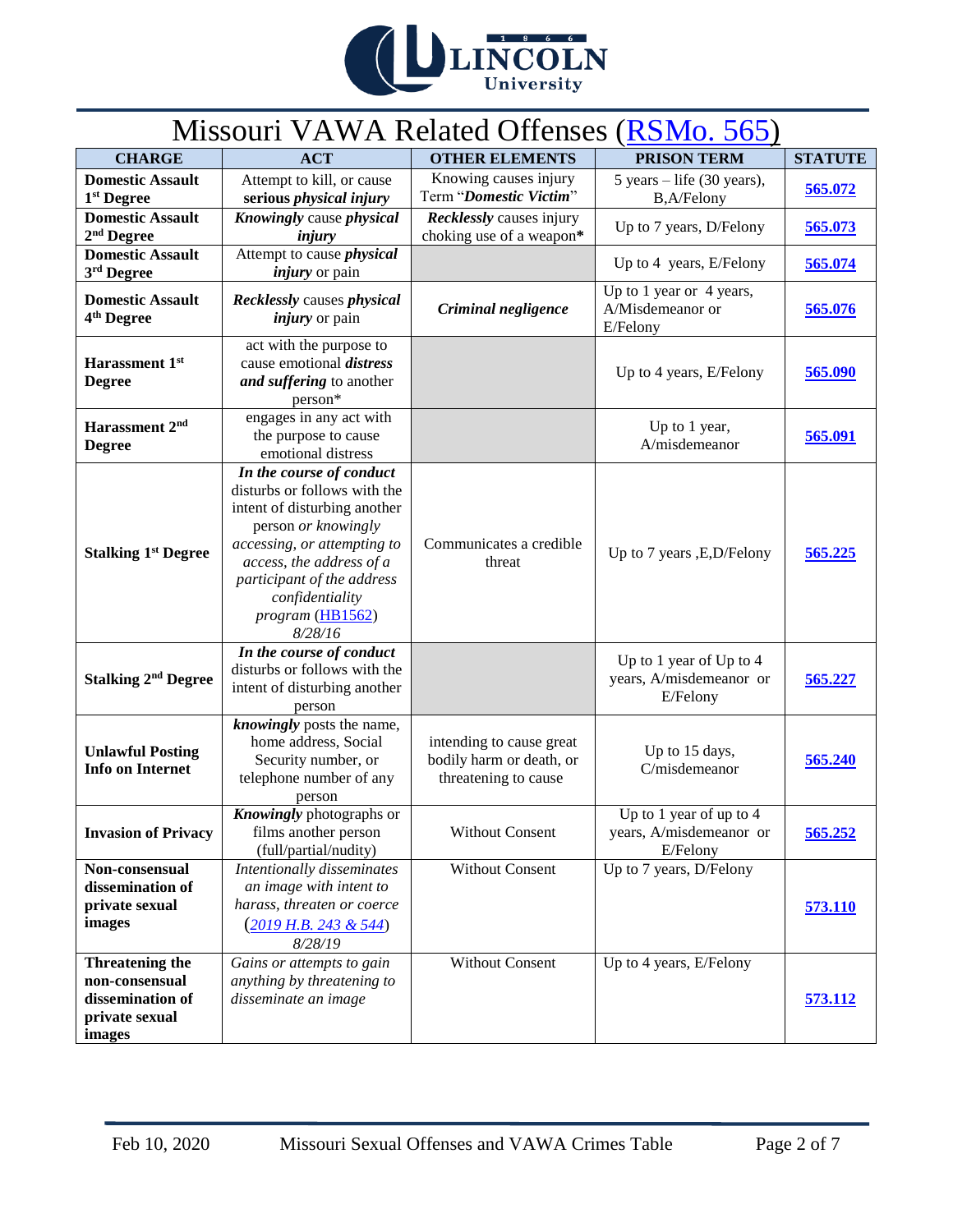

The following criminal violations noted above can be considered as part of the "course of conduct" for a stalking determination under the Clery Act:

- Harassment 1st Degree
- Harassment 2nd Degree
- Unlawful Posting Info on Internet
- Invasion of Privacy
- Non-consensual dissemination of private sexual images
- Threatening the non-consensual dissemination of private sexual images

### Classification of Missouri Penalties and Fines for Offenses

| <b>Felony Class</b>      | Penalties (Years of imprisonment 558.011 RSMo.) | Fines (558.002 RSMo.) |
|--------------------------|-------------------------------------------------|-----------------------|
| A                        | $10-30$ , or life                               |                       |
| В                        | $5 - 15$                                        |                       |
|                          | $3 - 10$                                        | Up to \$10,000        |
| D                        | Up to $7$                                       | Up to \$10,000        |
| E                        | Up to $4$                                       | Up to \$10,000        |
| <b>Misdemeanor Class</b> | Penalties (Term of imprisonment 558.011 RSMo.)  | Fines (558.002 RSMo.) |
| A                        | Up to 1 year                                    | \$2,000               |
| B                        | Up to 6 month                                   | \$1.000               |
|                          | Up to 15 days                                   | \$750                 |
| D                        |                                                 | \$500                 |
| Infraction               |                                                 | \$400                 |

### **Missouri Penalties and Fines for Offenses**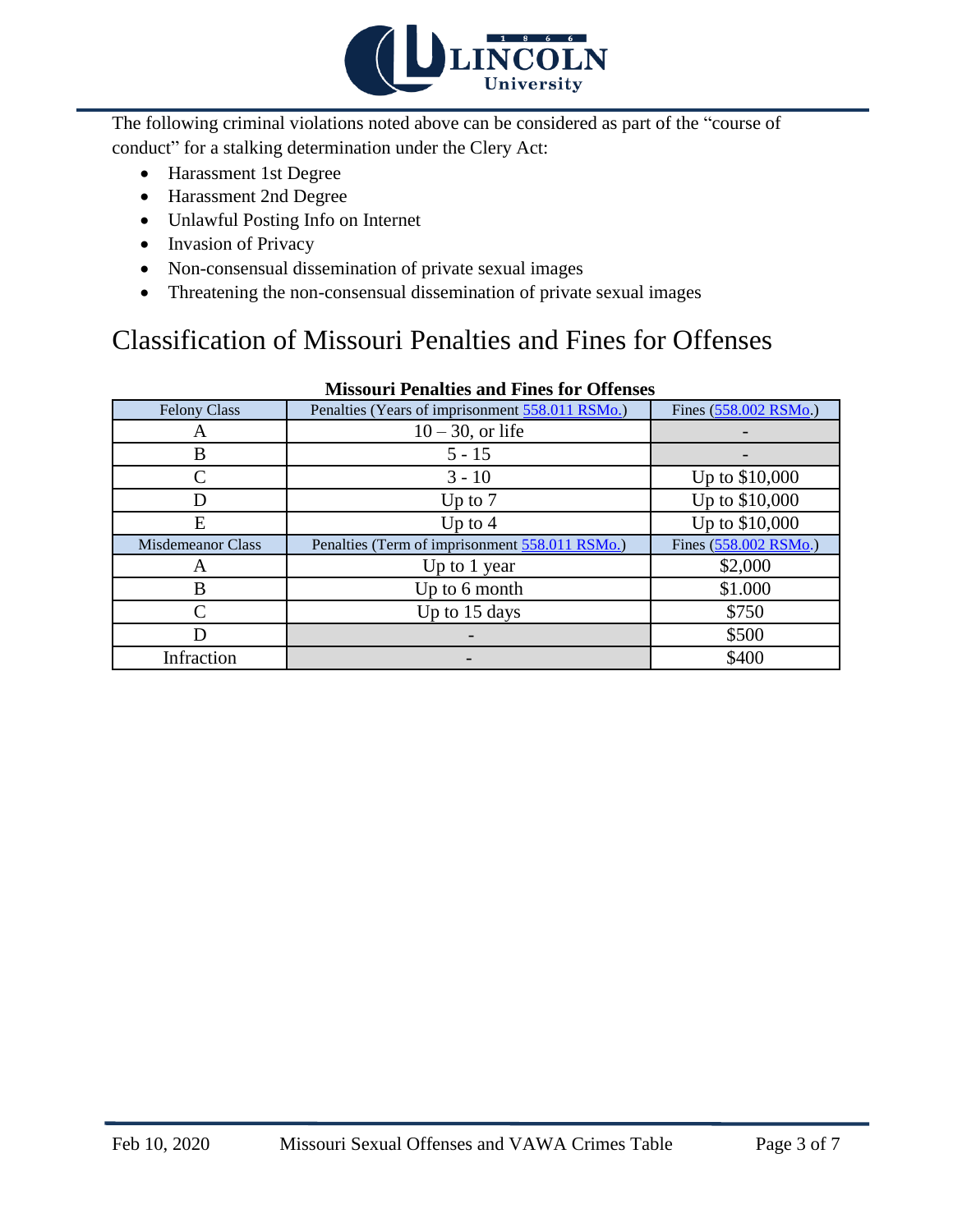

## **Definitions**

### **(See** [556.061](http://revisor.mo.gov/main/PageSelect.aspx?section=556.061&bid=29054&hl=) **RSMo. for definition of applicable terms)**

- "*Consent*": consent or lack of consent may be expressed or implied. Assent does not constitute consent if:
	- (A)It is given by a person who lacks the mental capacity to authorize the conduct charged to constitute the offense and such mental incapacity is manifest or known to the actor; or
	- (B) It is given by a person who by reason of youth, mental disease or defect, intoxication, a drug-induced state, or any other reason is manifestly unable or known by the actor to be unable to make a reasonable judgment as to the nature or harmfulness of the conduct charged to constitute the offense; or
	- (C) It is induced by force, duress or deception;

"*Criminal negligence*", failure to be aware of a substantial and unjustifiable risk that circumstances exist or a result will follow, and such failure constitutes a gross deviation from the standard of care which a reasonable person would exercise in the situation;

### "*Forcible compulsion*" either:

Physical force that overcomes reasonable resistance; or A threat, express or implied, that places a person in reasonable fear of death, serious physical injury or kidnapping of such person or another person;

*"Incapacitated"*, *a temporary or permanent physical or mental condition in which a person is unconscious, unable to appraise the nature of his or her conduct, or unable to communicate unwillingness to an act;*

"*Knowingly*", when used with respect to:

Conduct or attendant circumstances, means a person is aware of the nature of his or her conduct or that those circumstances exist; or

A result of conduct, means a person is aware that his or her conduct is practically certain to cause that result;

"*Purposely*", when used with respect to a person's conduct or to a result thereof, means when it is his or her conscious object to engage in that conduct or to cause that result;

"*Recklessly*", consciously disregarding a substantial and unjustifiable risk that circumstances exist or that a result will follow, and such disregard constitutes a gross deviation from the standard of care which a reasonable person would exercise in the situation;

"*Physical injury*", slight impairment of any function of the body or temporary loss of use of any part of the body;

"*Serious physical injury*", physical injury that creates a substantial risk of death or that causes serious disfigurement or protracted loss or impairment of the function of any part of the body;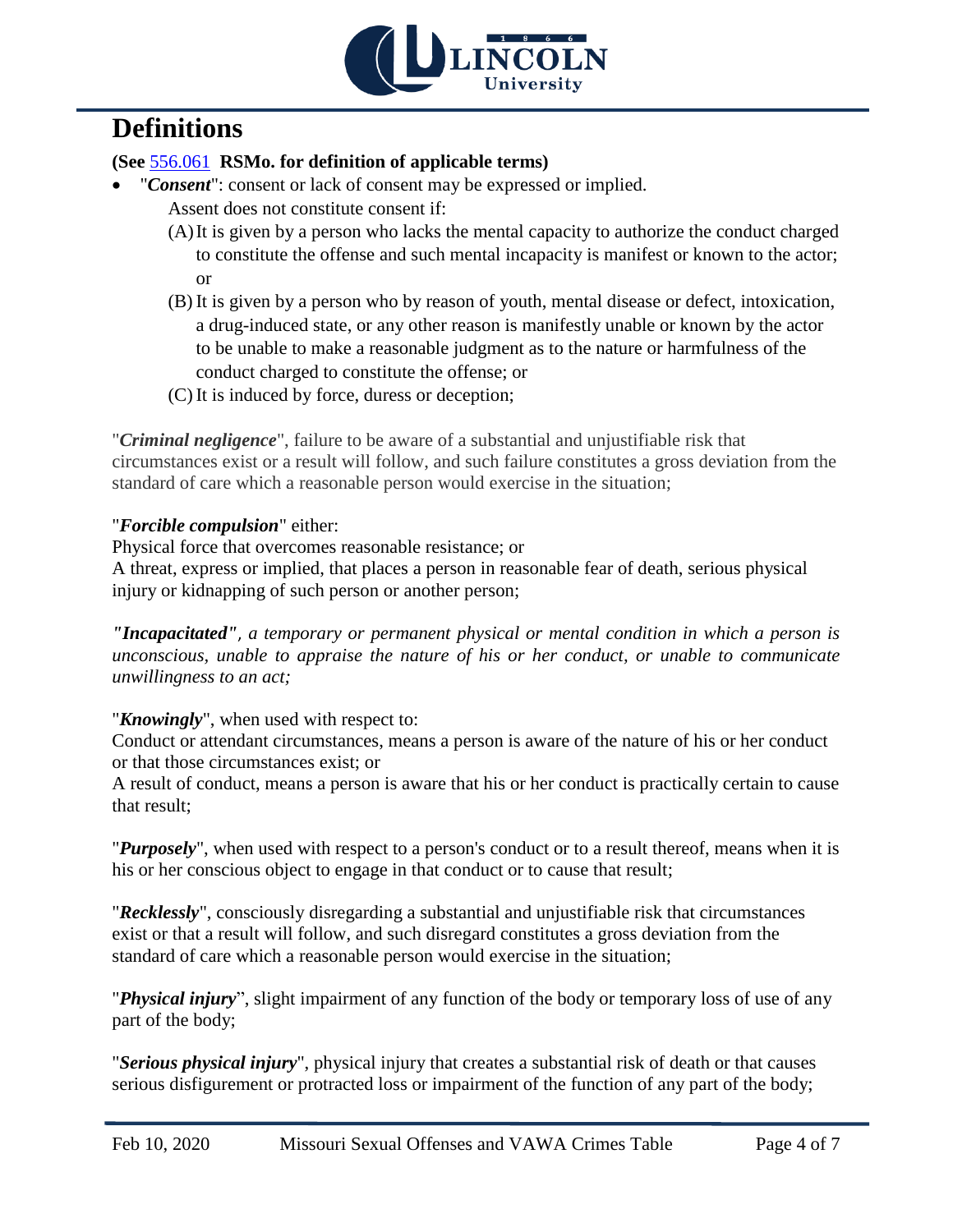

### **(See** [566.010](http://revisor.mo.gov/main/PageSelect.aspx?section=566.010&bid=29380&hl=) **RSMo. for definition of applicable terms for Sex Offenses)**

"*Aggravated sexual offense*", any sexual offense, in the course of which, the actor:

- A. Inflicts serious physical injury on the victim; or
- B. Displays a deadly weapon or dangerous instrument in a threatening manner; or
- C. Subjects the victim to sexual intercourse or deviate sexual intercourse with more than one person; or
- D. Had previously been found guilty of an offense under this chapter or under section [573.200,](http://revisor.mo.gov/main/PageSelect.aspx?section=573.200&bid=29785&hl=) child used in sexual performance; section [573.205,](http://revisor.mo.gov/main/PageSelect.aspx?section=573.205&bid=29786&hl=) promoting sexual performance by a child; section [573.023,](http://revisor.mo.gov/main/PageSelect.aspx?section=573.023&bid=29758&hl=) sexual exploitation of a minor; section [573.025,](http://revisor.mo.gov/main/PageSelect.aspx?section=573.025&bid=29760&hl=) promoting child pornography in the first degree; section [573.035,](http://revisor.mo.gov/main/PageSelect.aspx?section=573.035&bid=29764&hl=) promoting child pornography in the second degree; section [573.037,](http://revisor.mo.gov/main/PageSelect.aspx?section=573.037&bid=29766&hl=) possession of child pornography; or section [573.040,](http://revisor.mo.gov/main/PageSelect.aspx?section=573.040&bid=29769&hl=) furnishing pornographic materials to minors; or has previously been found guilty of an offense in another jurisdiction which would constitute an offense under this chapter or said sections;
- E. Commits the offense as part of an act or series of acts performed by two or more persons as part of an established or prescribed pattern of activity; or
- F. Engages in the act that constitutes the offense with a person the actor knows to be, without regard to legitimacy, the actor's:
	- Ancestor or descendant by blood or adoption;
	- $\triangleright$  Stepchild while the marriage creating that relationship exists;
	- $\triangleright$  Brother or sister of the whole or half-blood; or
	- $\triangleright$  Uncle, aunt, nephew, or niece of the whole blood;

"*Deviate sexual intercourse*", any act involving the genitals of one person and the hand, mouth, tongue, or anus of another person or a sexual act involving the penetration, however slight, *of the penis, female genitalia*, or the anus by a finger, instrument or object done for the purpose of arousing or gratifying the sexual desire of any person or for the purpose of terrorizing the victim;

"*Sexual conduct*", sexual intercourse, deviate sexual intercourse or sexual contact;

"*Sexual contact*", any touching of another person with the genitals or any touching of the genitals or anus of another person, or the breast of a female person, or such touching through the clothing, for the purpose of arousing or gratifying the sexual desire of any person *or for the purpose of terrorizing the victim*;

"*Sexual intercourse*", any penetration, however slight, *of the female genitalia by the penis*.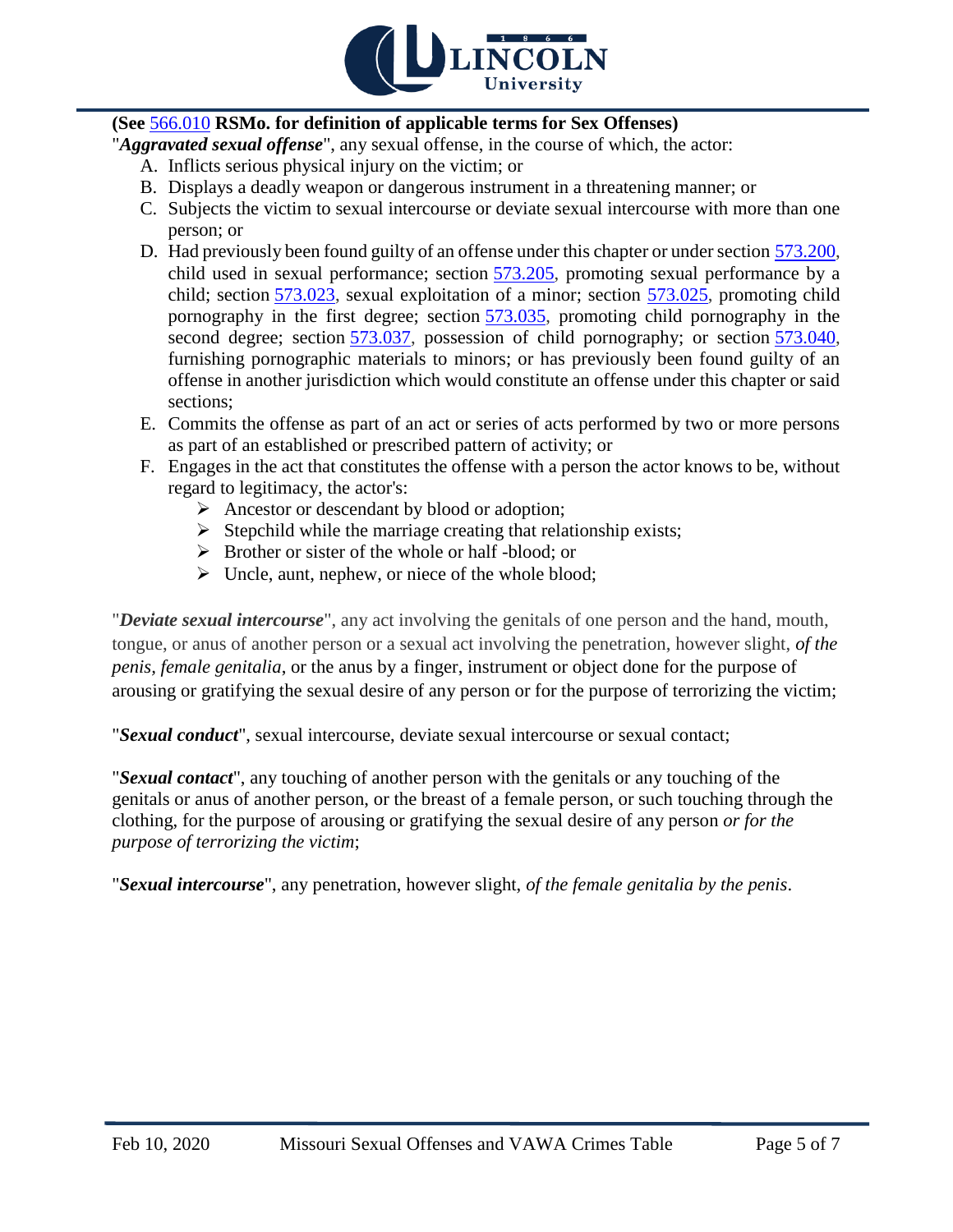

#### **(See** [455](http://revisor.mo.gov/main/OneChapter.aspx?chapter=455) **RSMo. for definition of applicable terms)**

**Domestic Violence** (455.010(5) RSMO.) is "*abuse"* or "*stalking"* committed by a "*family or household member"* 

**Dating Violence** is considered the same as domestic violence under current Missouri law in the definition for domestic assault based on the definition of *"Family" or "Household Member"*

**"***Family or Household Member***"** *"spouses, former spouses, any person related by blood or marriage, persons who are presently residing together or have resided together in the past, any person who is or has been in a continuing social relationship of a romantic or intimate nature with the victim, and anyone who has a child in common regardless of whether they have been married or have resided together at any time;"*

*"Abuse"* includes but is not limited to the occurrence of any of the following acts, attempts or threats against a person who may be protected pursuant to this chapter, except abuse shall not include abuse inflicted on a child by accidental means by an adult household member or discipline of a child, including spanking, in a reasonable manner:

- a. *"Assault"*, purposely or knowingly placing or attempting to place another in fear of physical harm;
- b. *"Battery"*, purposely or knowingly causing physical harm to another with or without a deadly weapon;
- c. *"Coercion"*, compelling another by force or threat of force to engage in conduct from which the latter has a right to abstain or to abstain from conduct in which the person has a right to engage;
- d. *"Harassment"*, engaging in a purposeful or knowing course of conduct involving more than one incident that alarms or causes distress to an adult or child and serves no legitimate purpose. The course of conduct must be such as would cause a reasonable

adult or child to suffer substantial emotional distress and must actually cause substantial emotional distress to the petitioner or child.

Such conduct might include, but is not limited to:

- i. Following another about in a public place or places;
- ii. Peering in the window or lingering outside the residence of another; but does not include constitutionally protected activity;
- **e.** *"Sexual assault",* **causing or attempting to cause another to engage involuntarily in any sexual act by force, threat of force, duress, or without that persons consent;\***
- f. *"Unlawful imprisonment"*, holding, confining, detaining or abducting another person against that person's will;